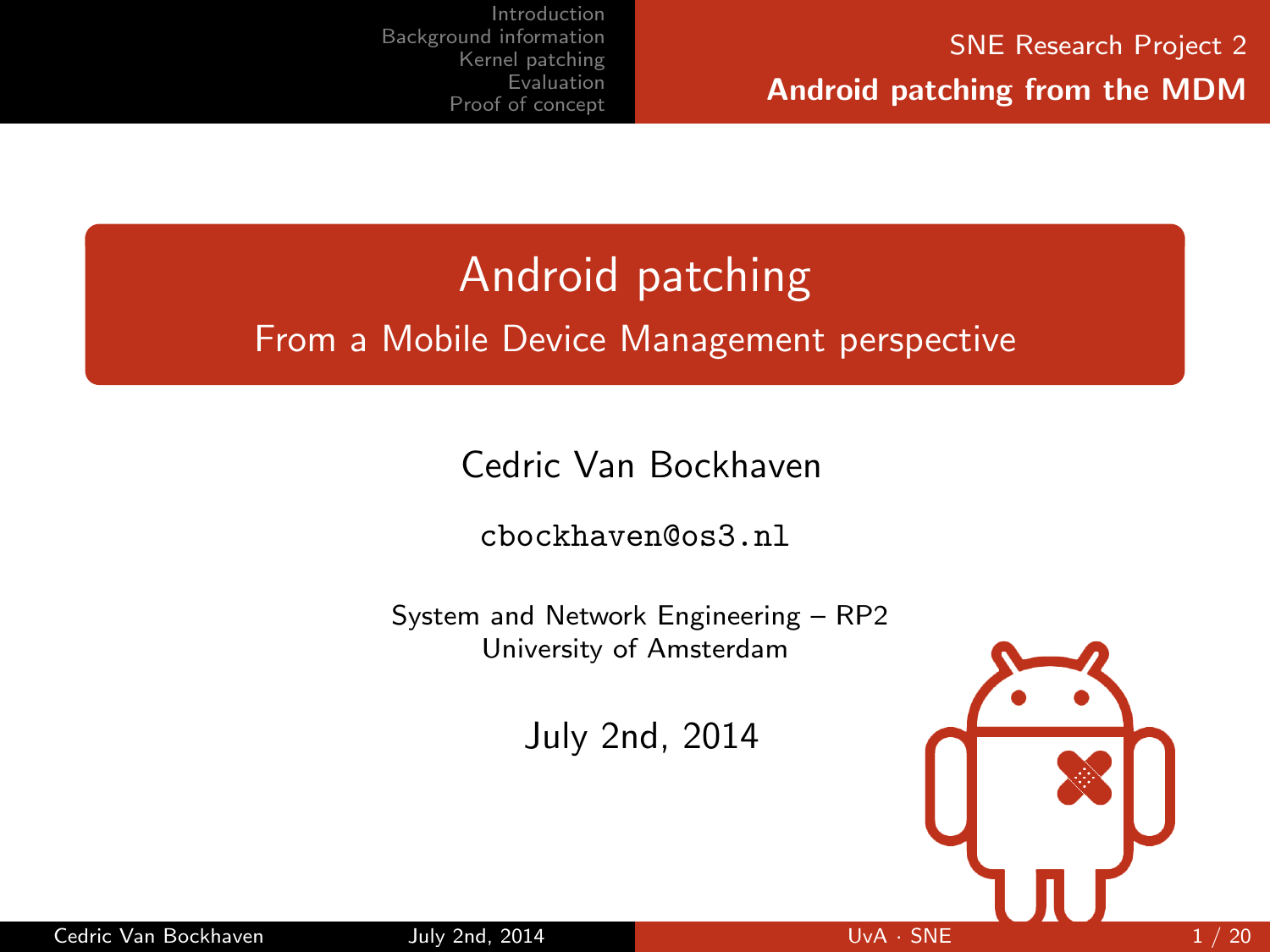SNE Research Project 2 Android patching from the MDM

### **Outline**

#### [Introduction](#page-2-0)

[Background information](#page-6-0)

[Kernel patching](#page-9-0)

#### [Evaluation](#page-14-0)

[Proof of concept](#page-16-0)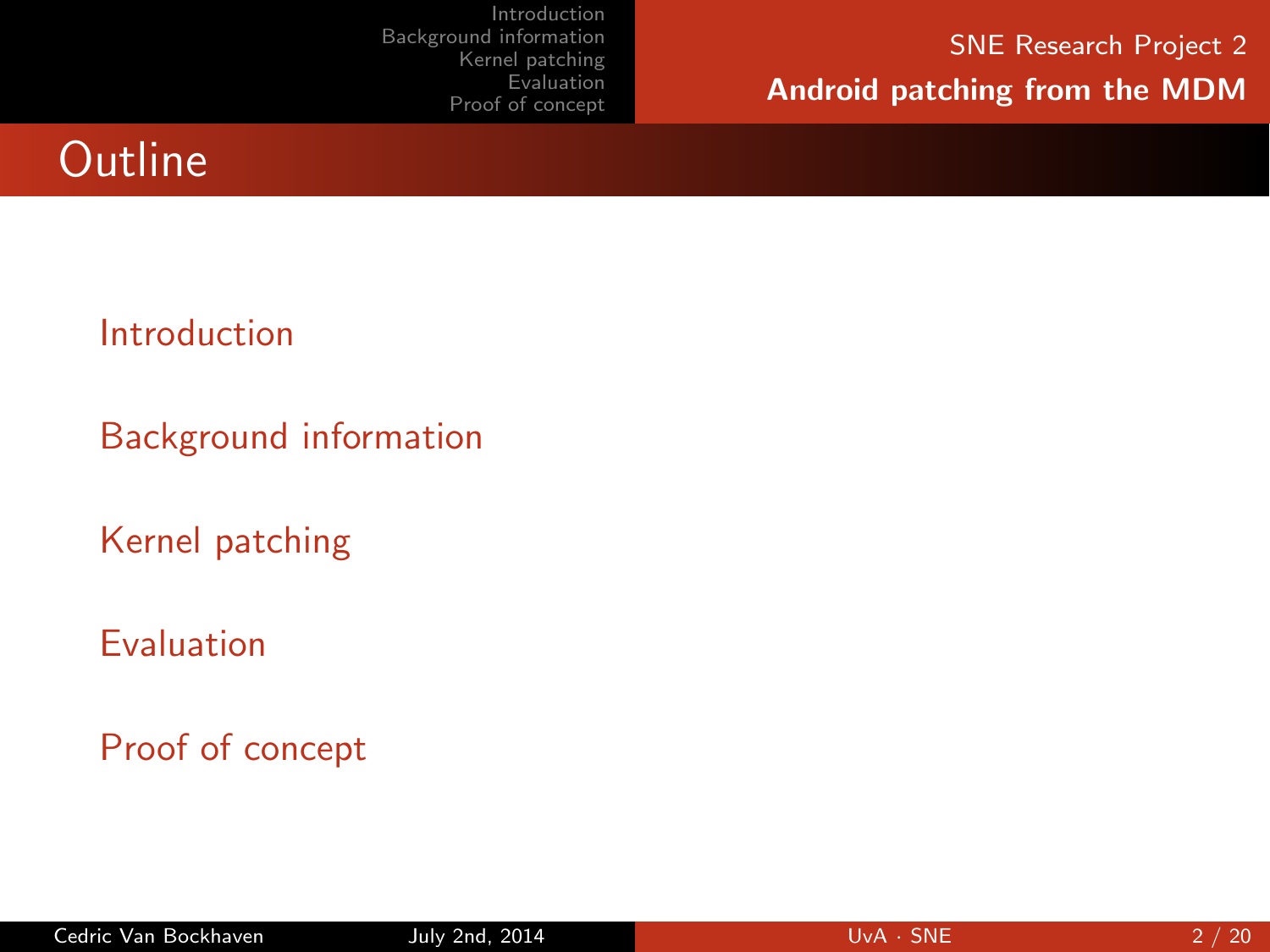<span id="page-2-0"></span>SNE Research Project 2 Android patching from the MDM

### Introduction

- 80% of smartphones run Android
- Yet only 26% of devices in a BYOD setting run Android
- Different Android versions, ROMs, kernels, hardware

BYOD – Bring your own device Numbers by Joost Kremers [\[2\]](#page-17-0), TechCrunch <http://goo.gl/FJKHC6>, and Fjmustak's Android version history

Cedric Van Bockhaven July 2nd, 2014 UvA · [SNE](#page-0-0) 3 / 20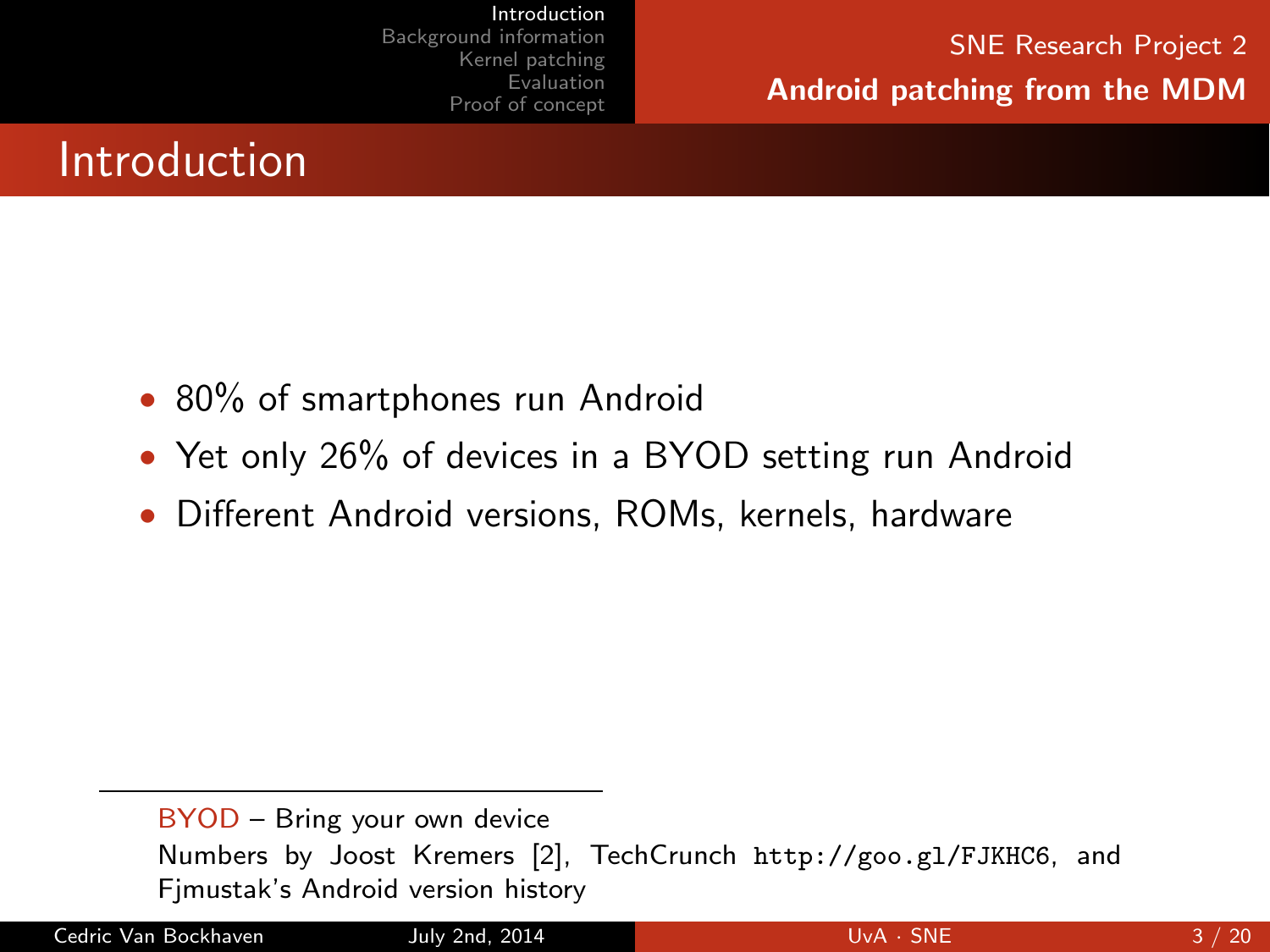#### SNE Research Project 2 Android patching from the MDM

#### **Introduction**



[Introduction](#page-2-0) [Background information](#page-6-0) [Kernel patching](#page-9-0) [Evaluation](#page-14-0) [Proof of concept](#page-16-0)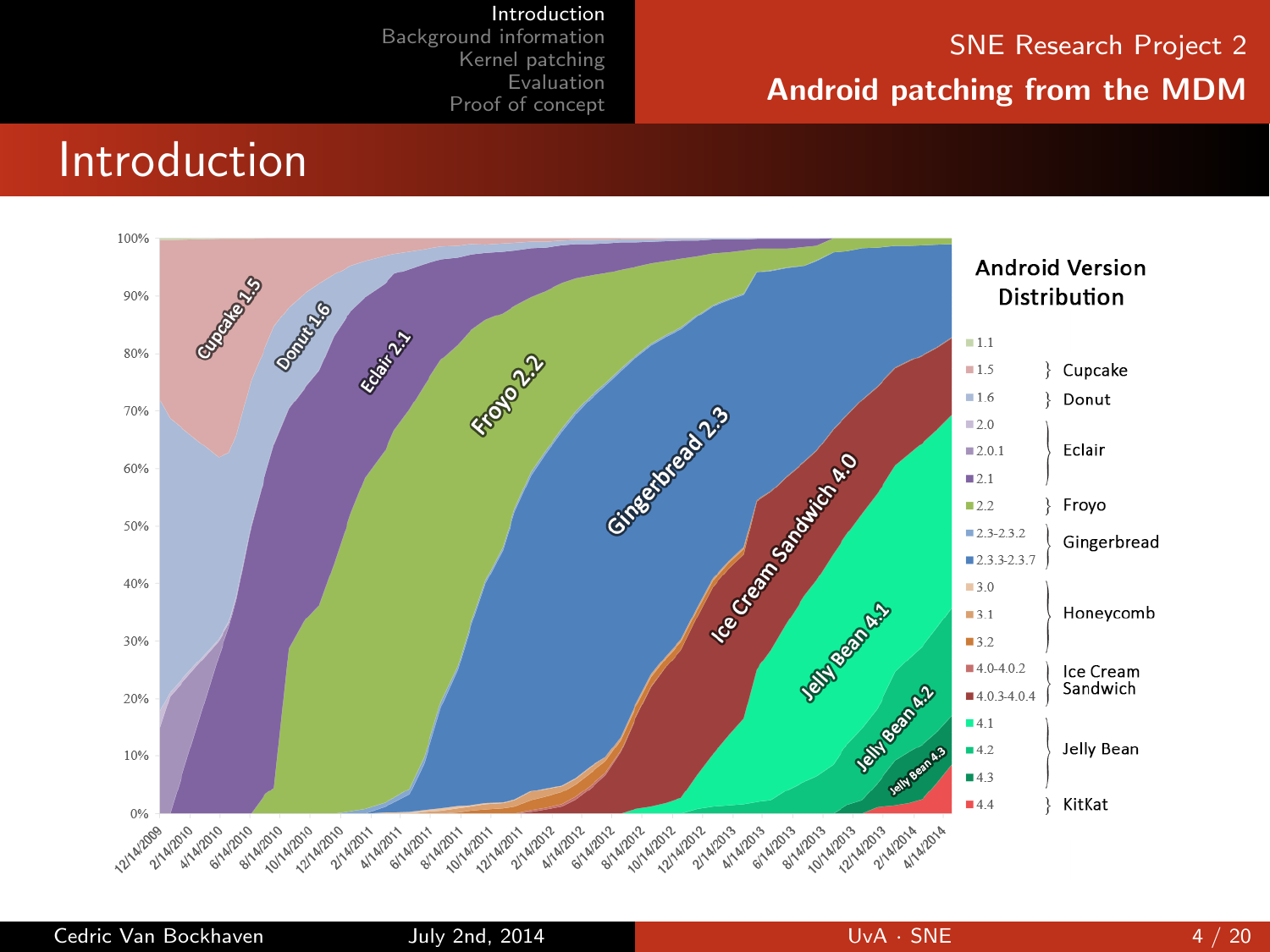### Introduction

- Older Android versions 2.3+ still omnipresent
- Responsibility of the vendors to push updates
- Many devices remain unpatched and vulnerable

 $\rightarrow$  Out-of-band update mechanism needed that doesn't rely on the vendor.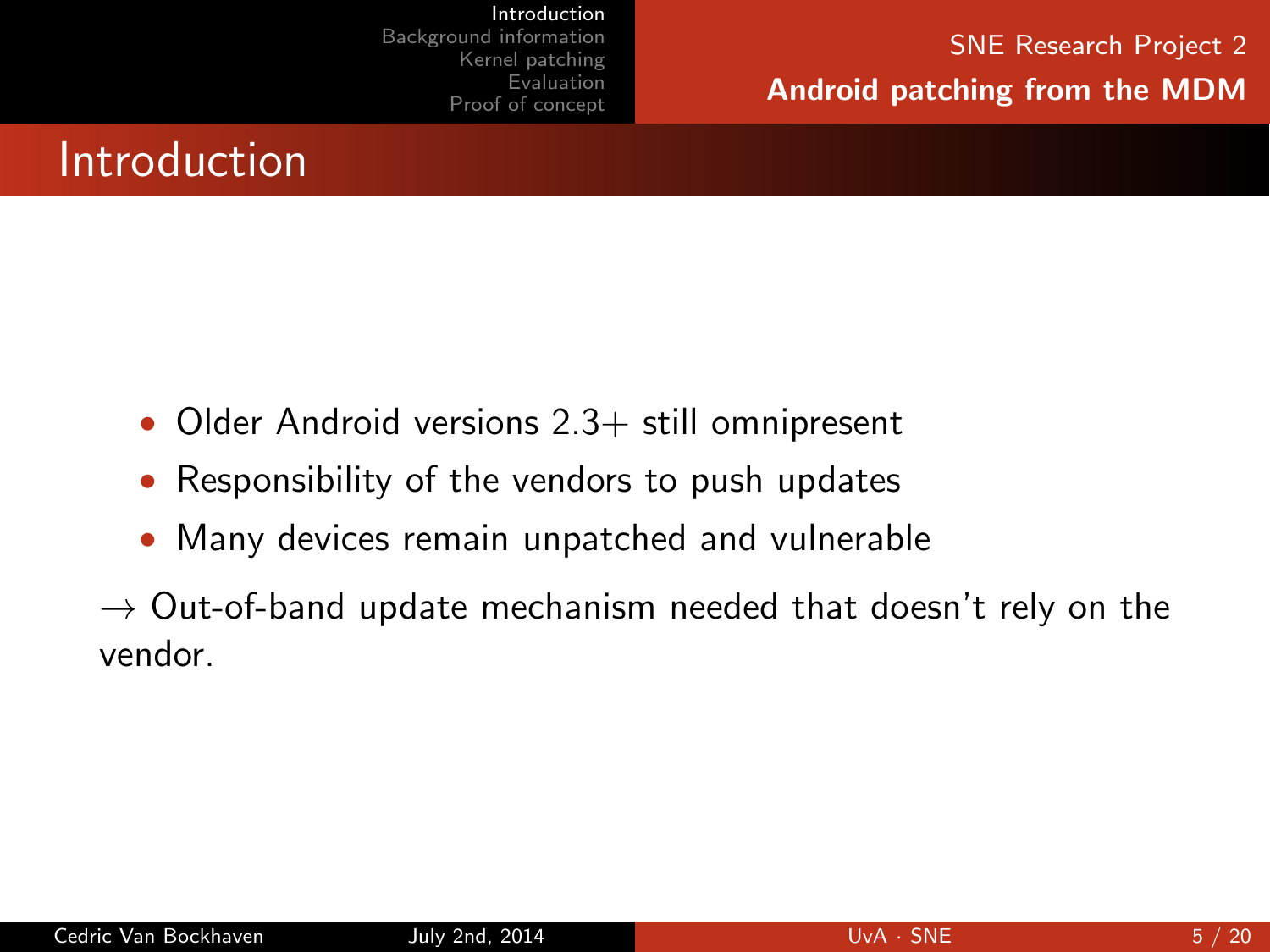SNE Research Project 2 Android patching from the MDM

#### Research question

Main research question:

Is it possible to patch security vulnerabilities in Android devices through the MDM?



MDM – Mobile Device Management solution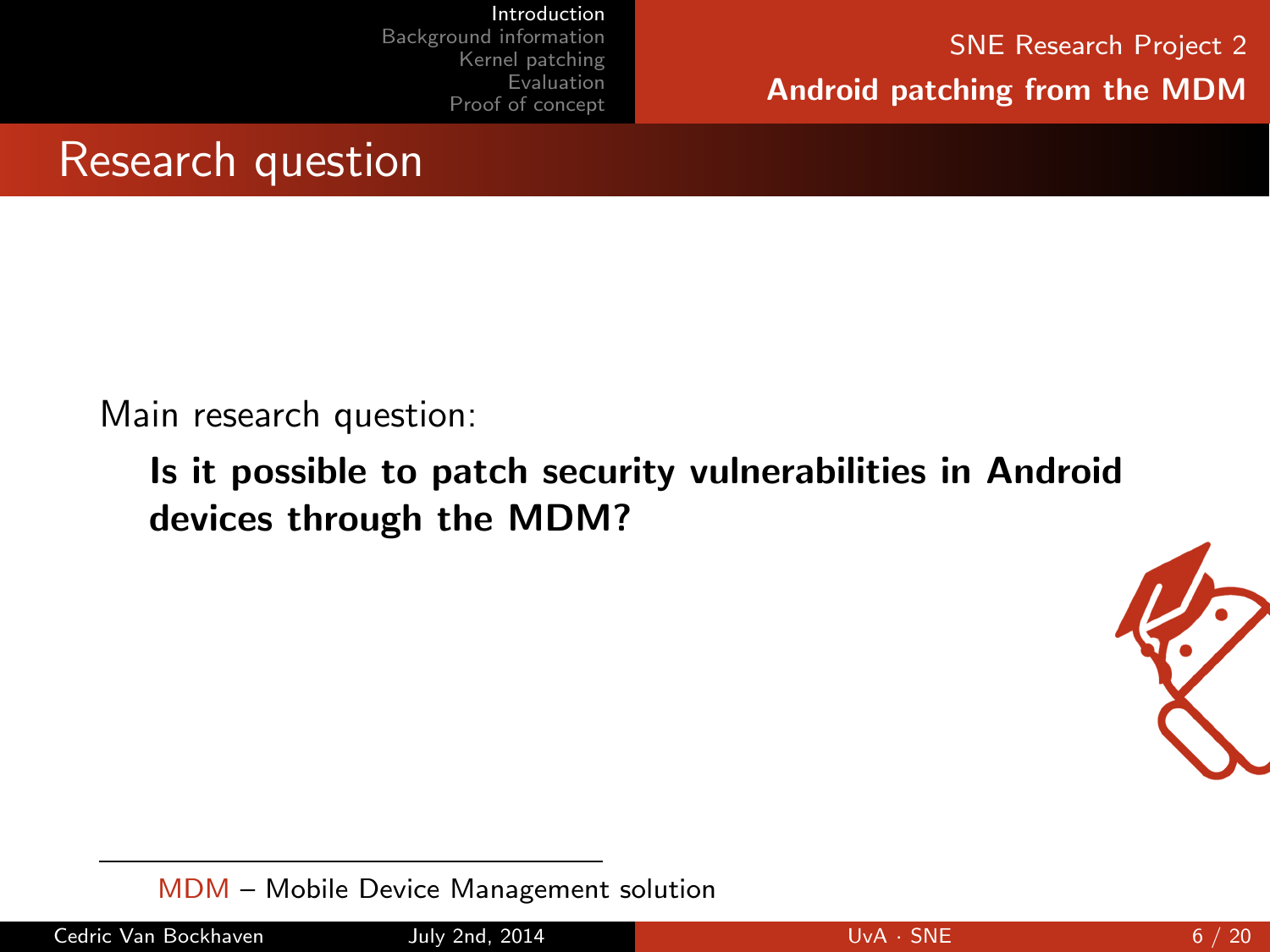#### Related work

#### F PatchDroid: Scalable Third-Party Security Patches for Android Devices. Collin Mulliner, Jon Oberheide, William Robertson, and Engin Kirda. In Proceedings of the 29th Annual Computer Security Applications

<span id="page-6-0"></span>Conference, pages 259–268. ACM, 20143.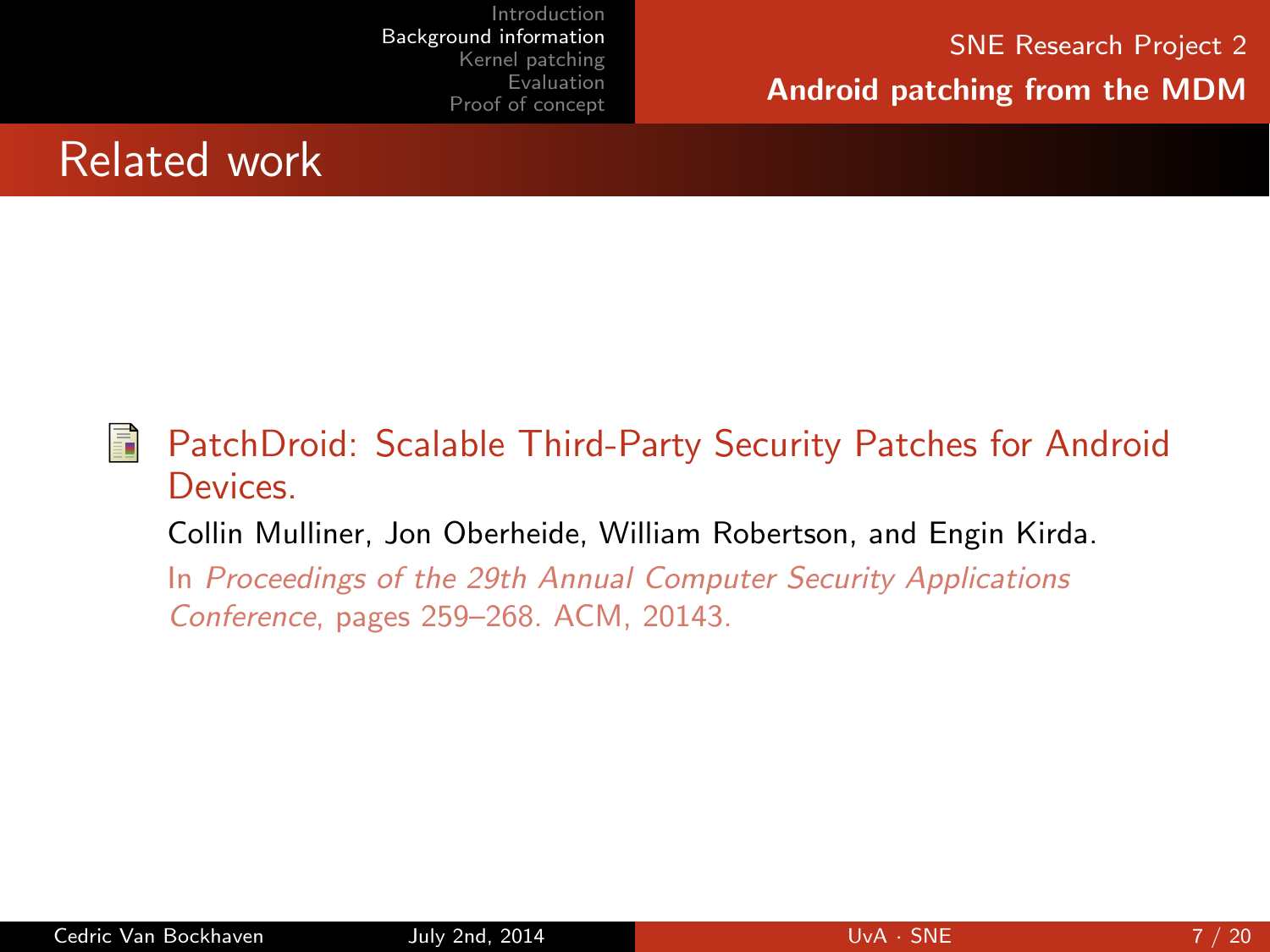#### SNE Research Project 2 Android patching from the MDM

### **Architecture**

- Kernel vulnerabilities
	- E.g. Towelroot<sup>1</sup>
- Framework vulnerabilities
	- E.g. Master Key exploit



 $1$ Towelroot uses CVE-2014-3153 only, by George Hotz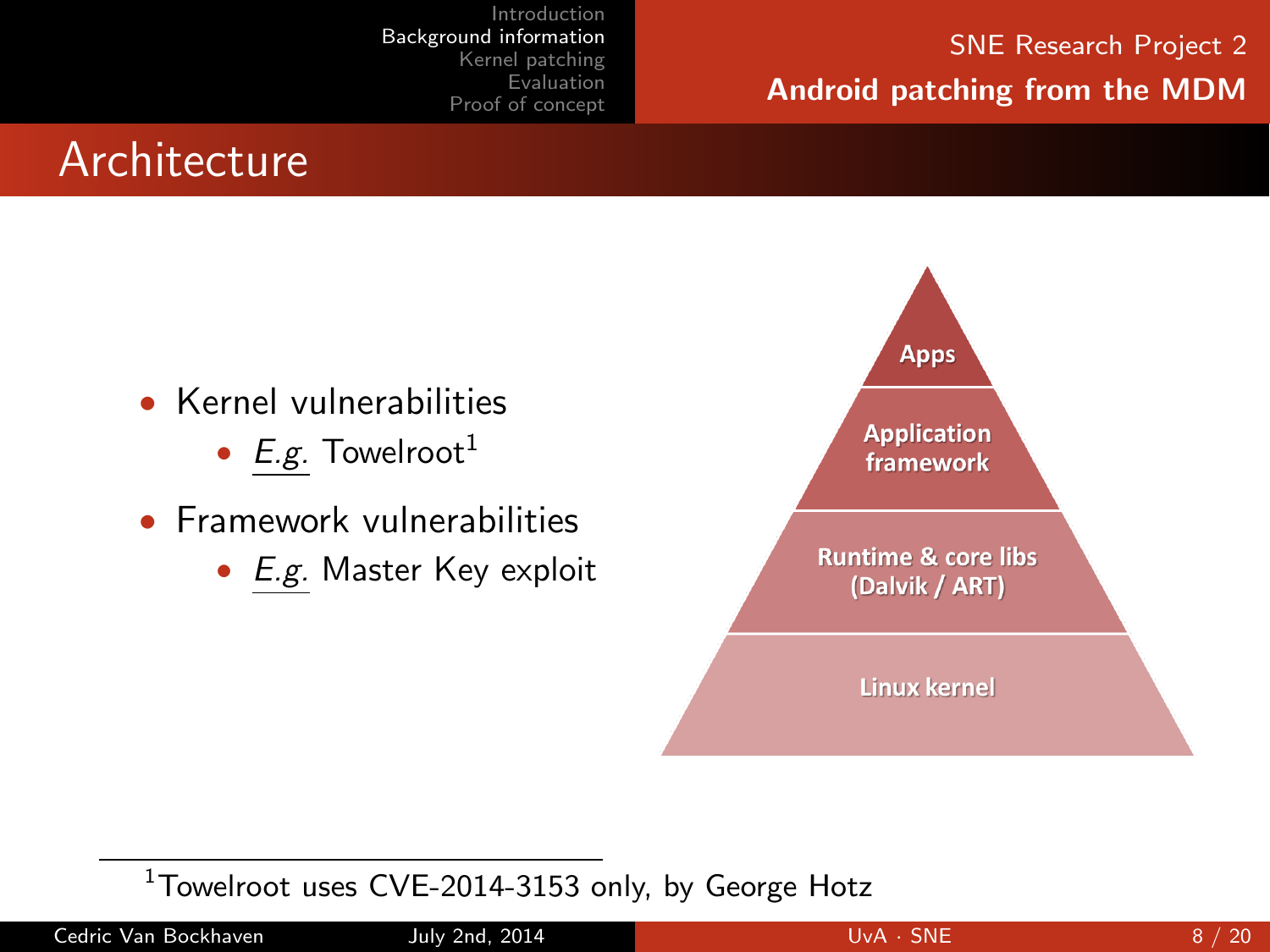SNE Research Project 2 Android patching from the MDM

### Runtime hooking

- Available for Dalvik VM
	- DDI toolkit (Dynamic Dalvik Instrumentation) [\[1\]](#page-17-1)
	- Xposed framework
- No hooks yet for ART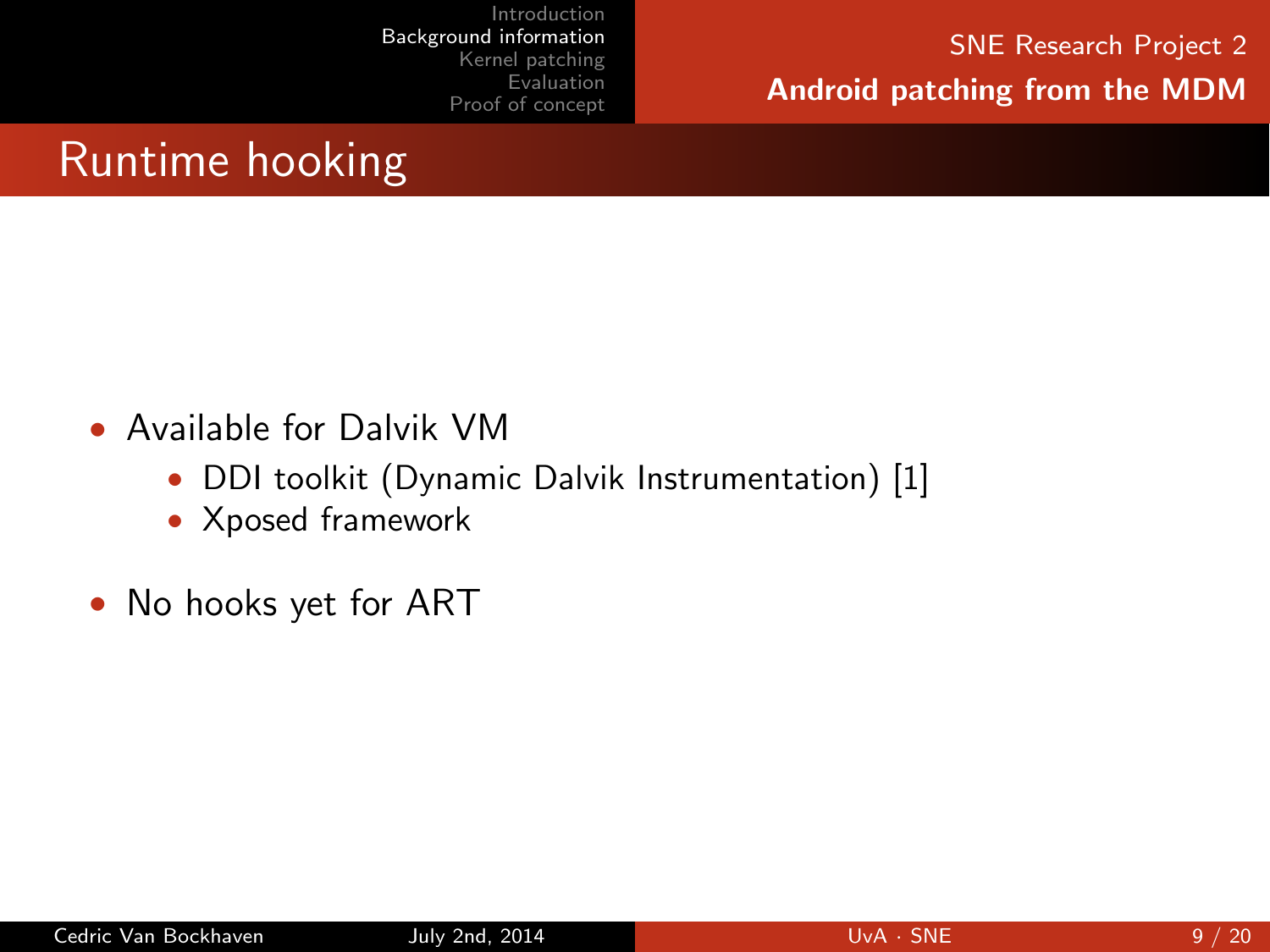#### SNE Research Project 2 Android patching from the MDM

### Patching the kernel

- Kernel module
	- Hooking with Kprobes
	- Kernel sources are needed
- Kpatch / Kgraft / Ksplice
	- Easy patch creation with unified diff
	- Kernel sources are needed
- Dynamic patching: expatting
	- Universal, cross-device solution
	- Using exploit or other kernel memory access technique
	- Slightly unorthodox

Needed for each vuln and device

 $\mathcal{L}$  $\left\lfloor$ 

<span id="page-9-0"></span> $\int$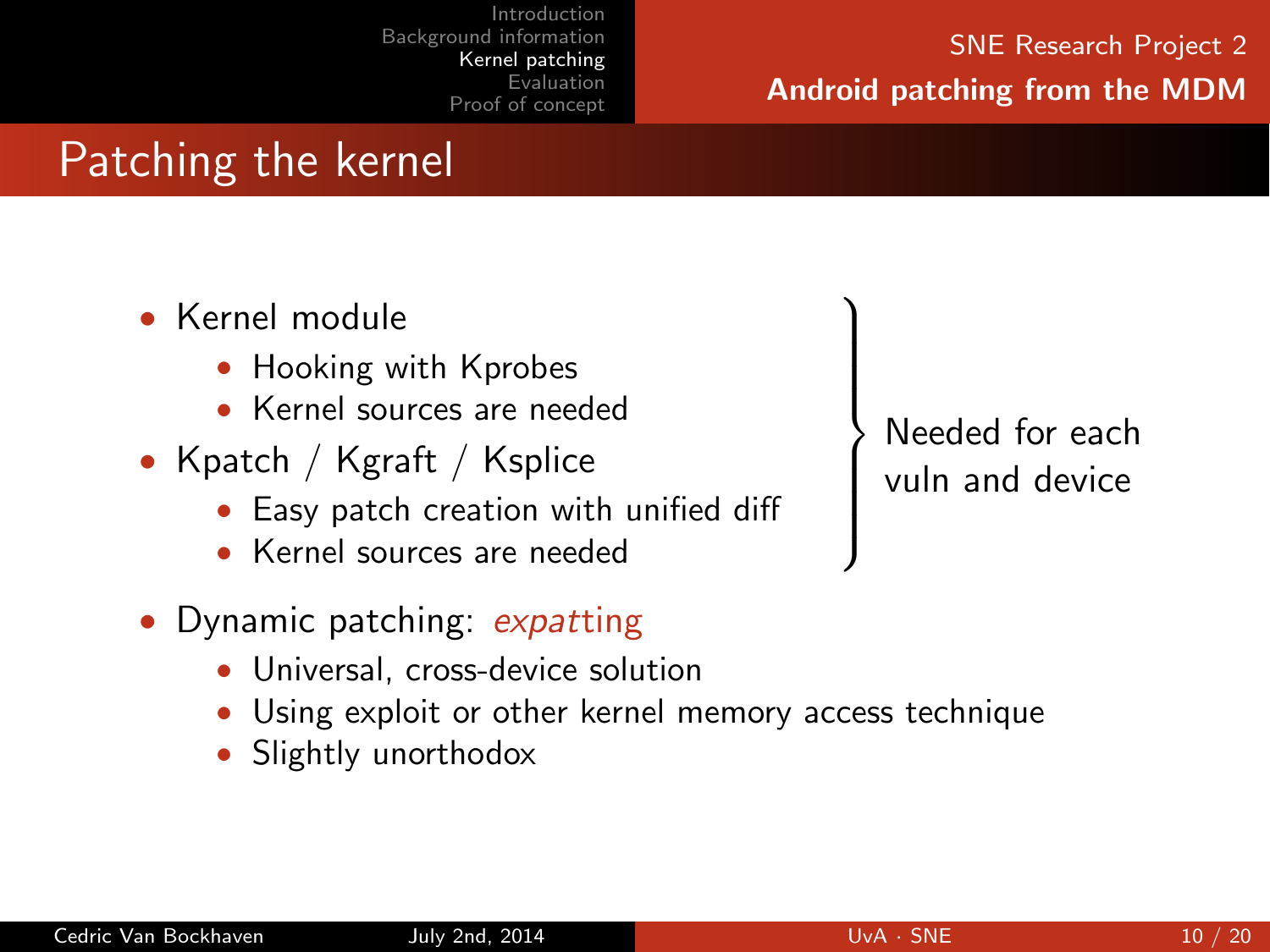### Dynamic patching

How to modify kernel memory and hook/patch vulnerable functions?

- **1** Find the kernel symbols
- **■** Get read/write access to kernel
- **3** Conduct patches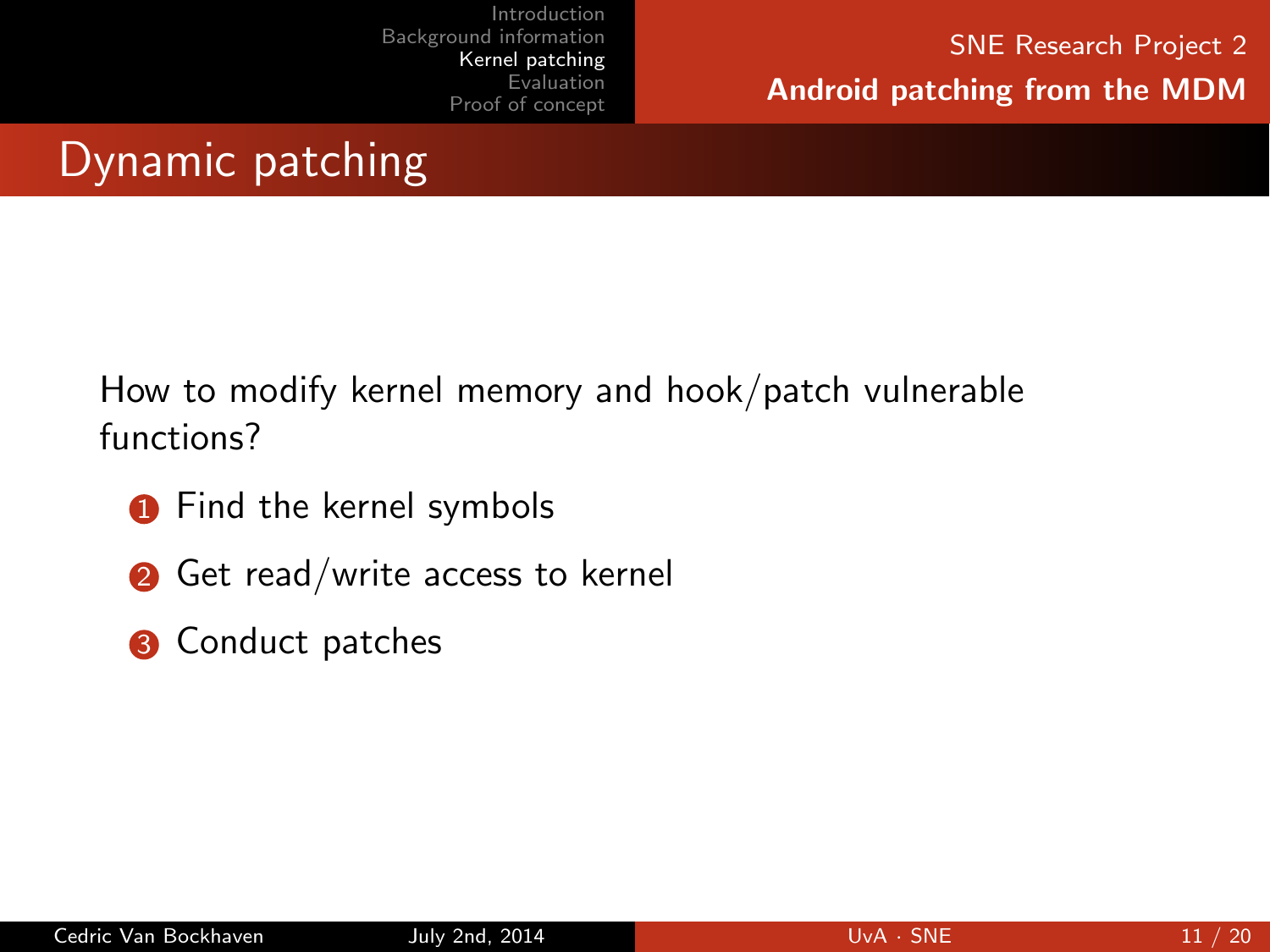#### SNE Research Project 2 Android patching from the MDM

## 1 Finding the kernel symbols

- Read /proc/kallsyms or /proc/ksyms
	- kptr\_restrict nullifies kernel pointers %pK in user space
- Scanning the memory for the correct addresses
	- Using /dev/mem, /dev/kmem, or /proc/kcore
	- Using exploit to read kernel memory
	- E.g. locate  $\sqrt[n]{pK}$  %c %s and replace with  $\sqrt[n]{p}$  %c %s

|  | c014eca4 t lookup_mnt           |
|--|---------------------------------|
|  | c014ed14 t lock mount           |
|  | c014edcc t mnt_set_mountpoint   |
|  | c014ee68 t attach mnt           |
|  | c014eee4 t attach recursive mnt |
|  | c014f01c t graft_tree           |
|  | c014f09c t do add mount         |
|  | c014f15c t do_move_mount        |
|  | c014f340 t release_mounts       |
|  |                                 |

 $c0008000$  T  $etav+$ c0008000 T text c000804c t \_\_create\_page\_tables c0008100 t \_\_turn\_mmu\_on\_loc c000810c T secondary\_startup c0008148 t secondary\_switched c0008154 t \_secondary\_data c0008160 t enable\_mmu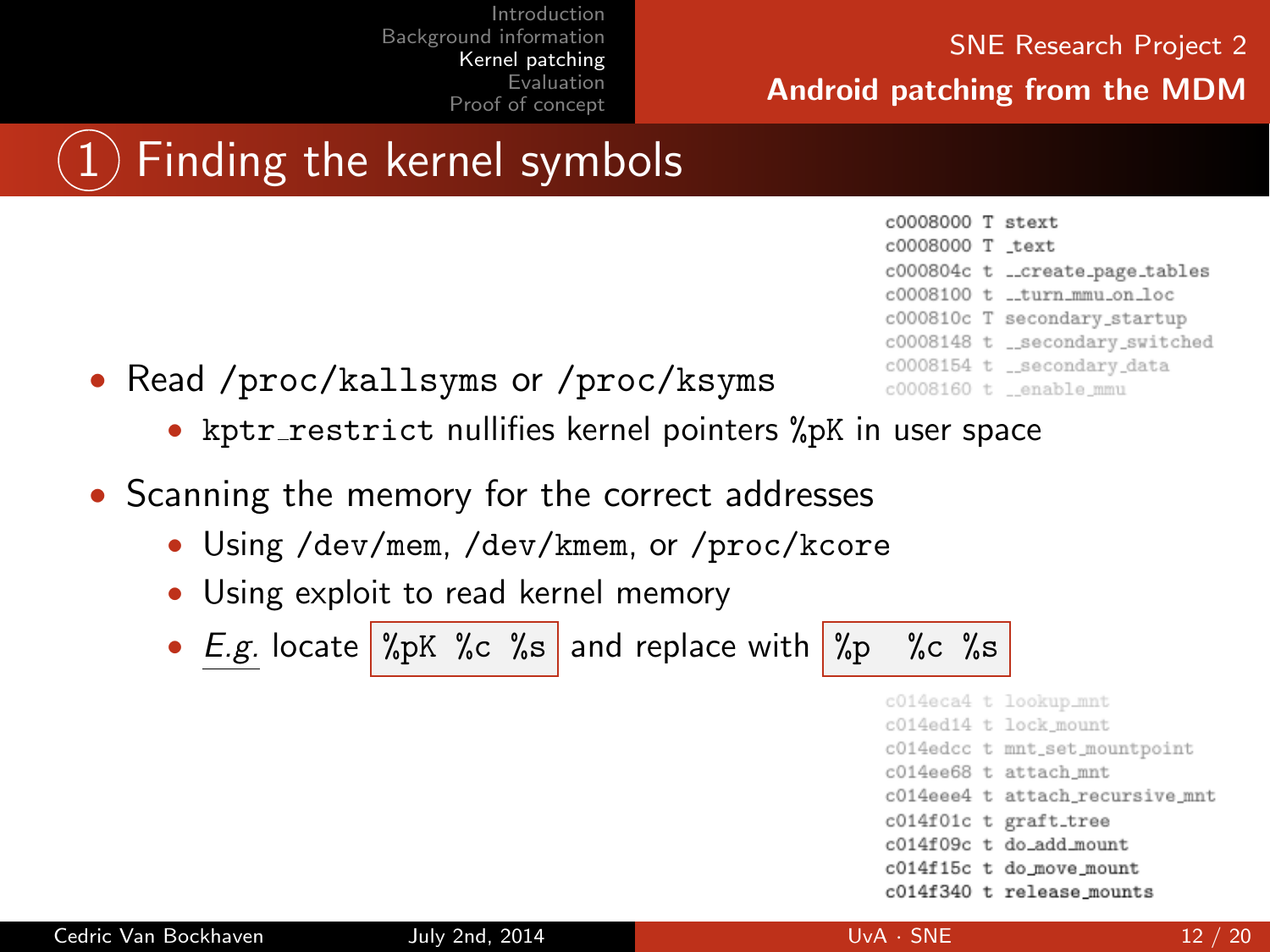SNE Research Project 2 Android patching from the MDM



- Using exploit or  $/$  dev/ $(k)$  mem
- mmap: map devices or files into memory
- Backdoor original mmap system call
- Allows to r/w arbitrary kernel memory from user space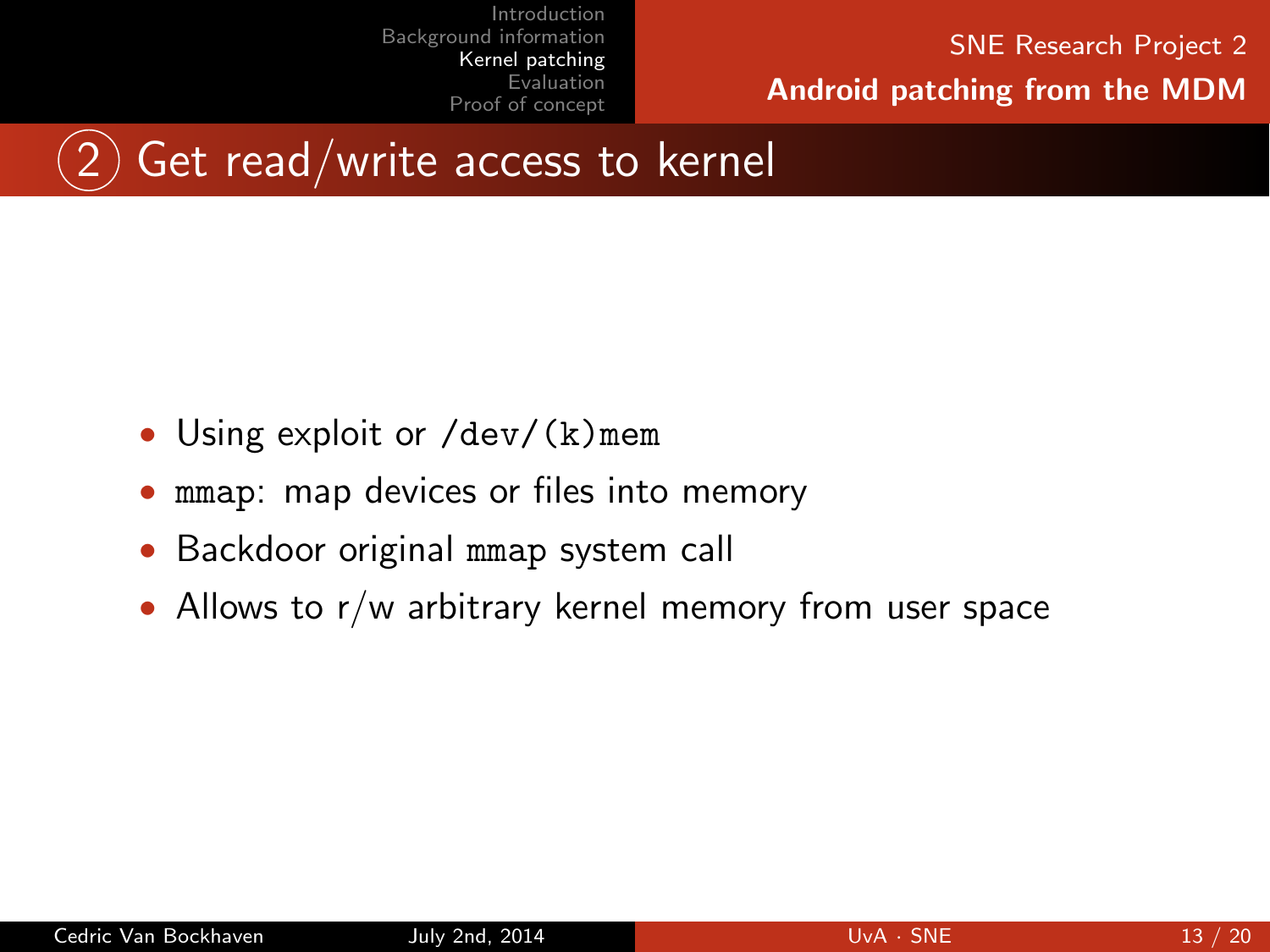SNE Research Project 2 Android patching from the MDM



Use the mmap backdoor to:

- Hook vulnerable kernel functions in-memory
- Patch Dalvik/ART framework functions as root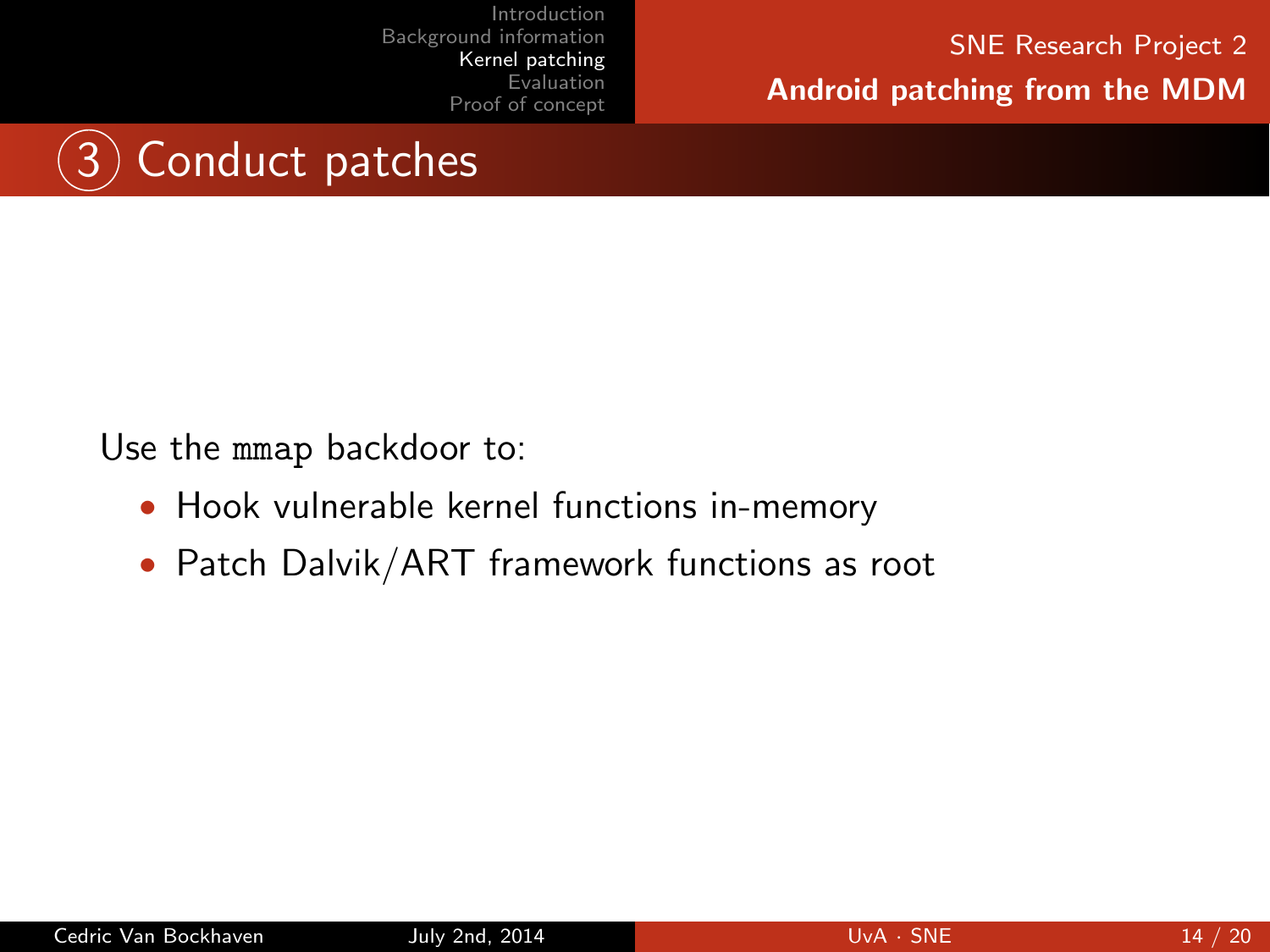### Evaluation

- Kernel patches become device independent
	- Still need to make the patch work for different architectures...
	- Quasi all Android devices are ARM
- Tricky: an error can cause kernel panic
	- Needs some fault tolerance
- <span id="page-14-0"></span>• Expat lives only in memory, non-permanent
	- Gone after reboot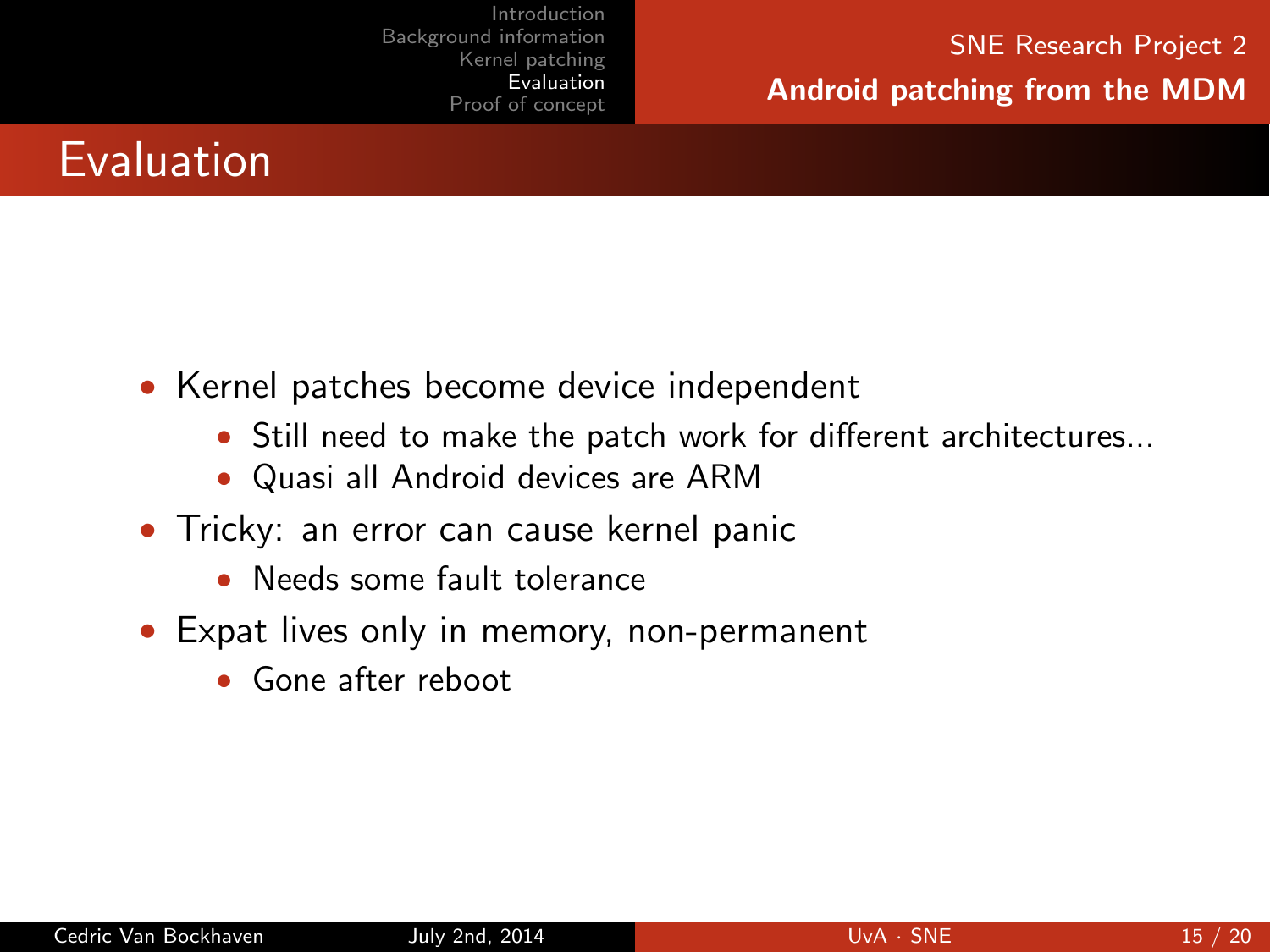SNE Research Project 2 Android patching from the MDM



- Patches can be made in a universal way
	- For both the kernel and the runtime
- Basis for an MDM setup to provide patches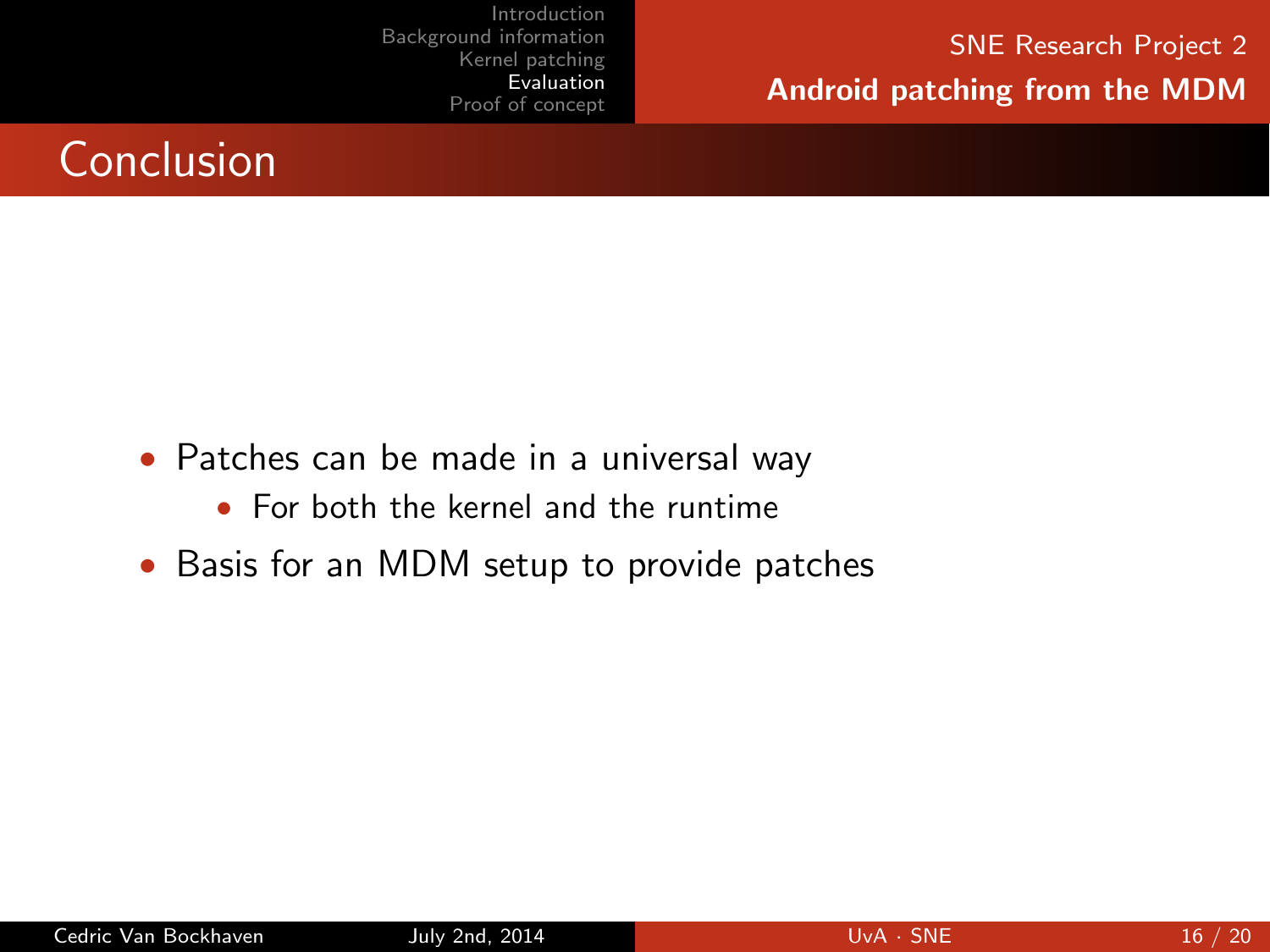<span id="page-16-0"></span>SNE Research Project 2 Android patching from the MDM

### Proof of concept

#### DEMO!

- Expat MDM, consists of agent and server module
- Exploiting and patching a kernel vulnerability

Many thanks to Deloitte!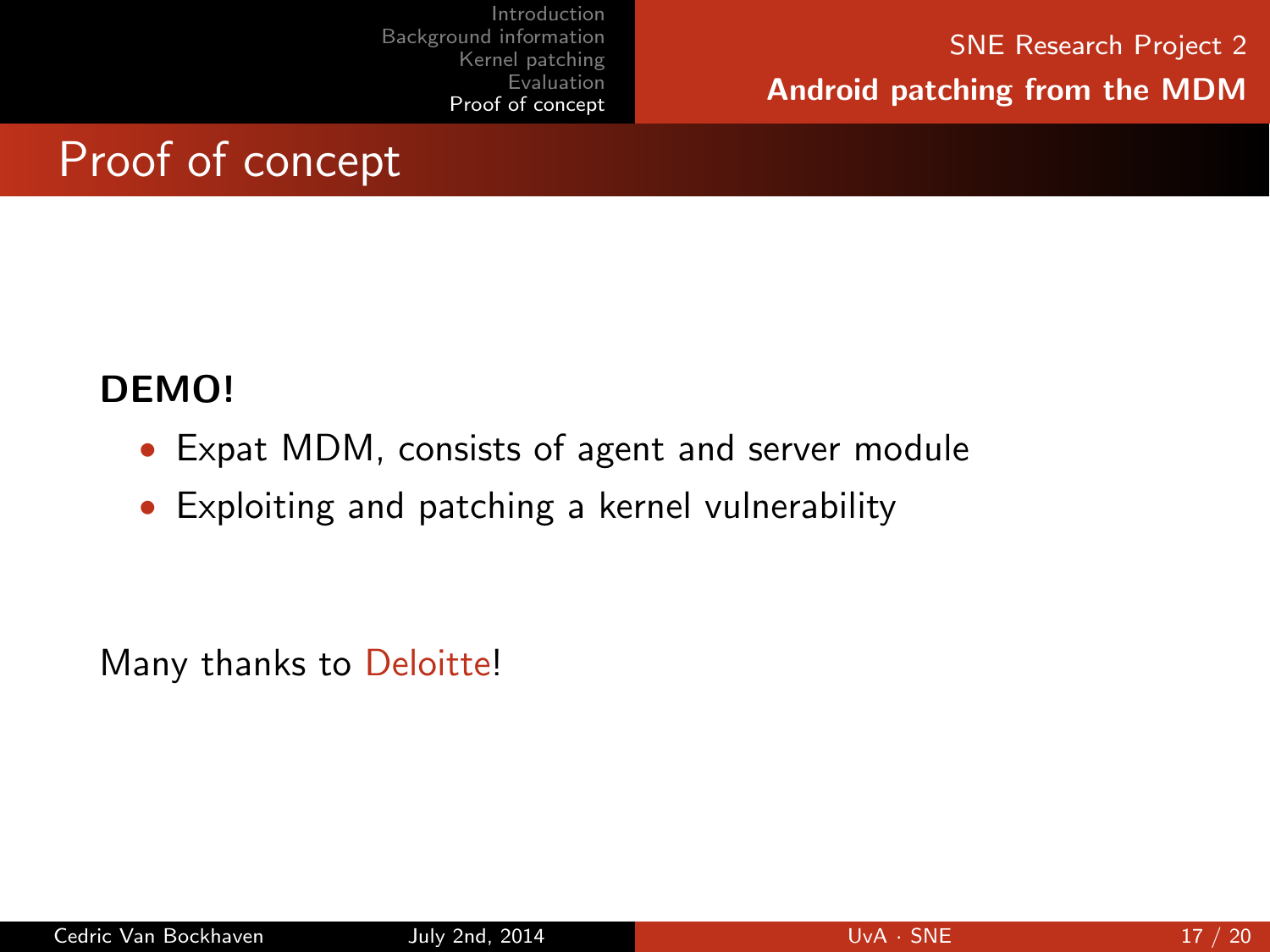

#### <span id="page-17-1"></span>F PatchDroid: Scalable Third-Party Security Patches for Android Devices.

Collin Mulliner, Jon Oberheide, William Robertson, and Engin Kirda.

In Proceedings of the 29th Annual Computer Security Applications Conference, pages 259–268. ACM, 2013.

Security Evaluation of Mobile Device Management Solutions. Joost Kremers.

Master's thesis, Radboud Universiteit Nijmegen, 2014.

<span id="page-17-0"></span>暈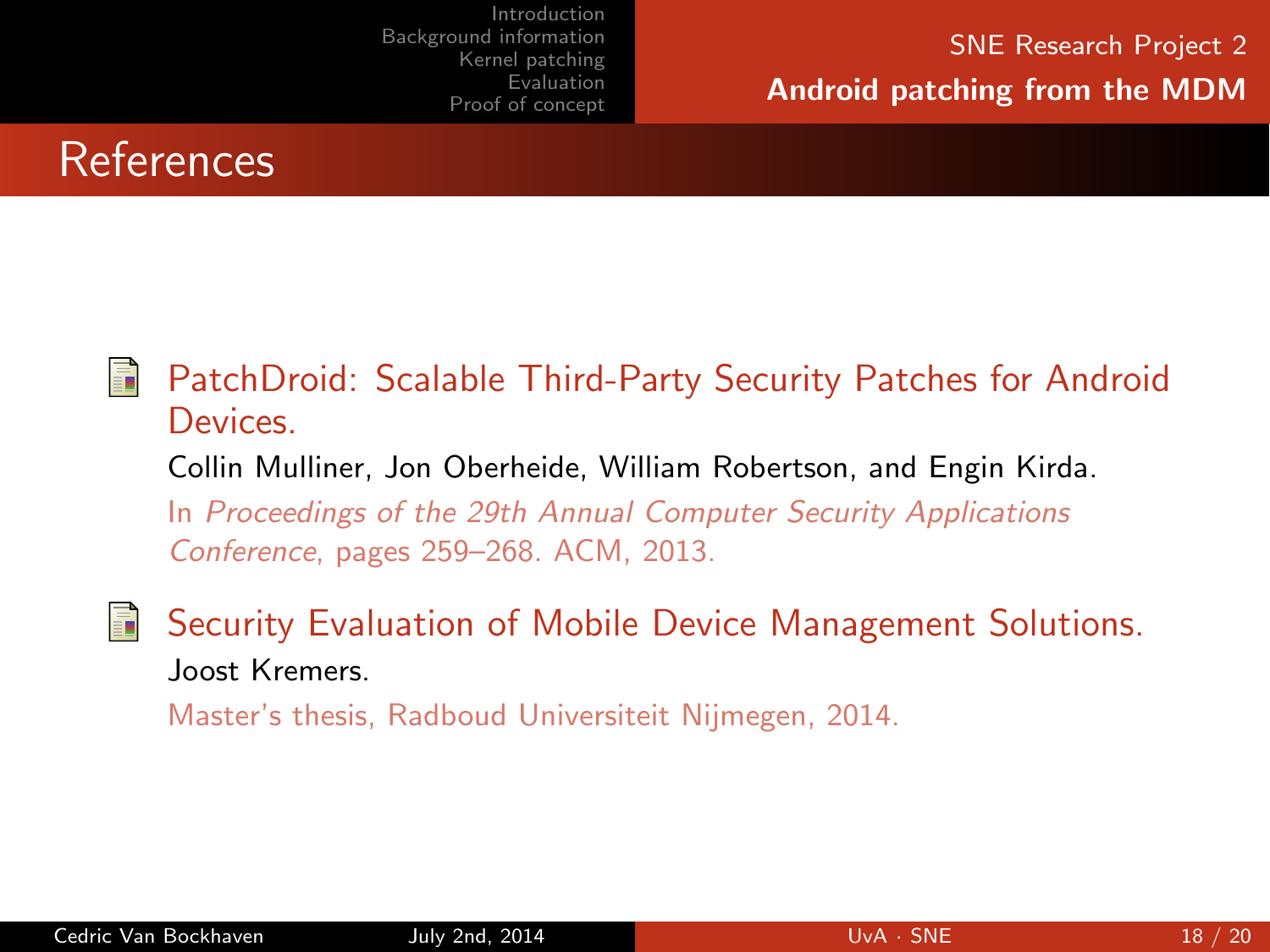#### SNE Research Project 2 Android patching from the MDM

### Appendix: Boot hooking

|                       | Pros                            | Cons                                                |
|-----------------------|---------------------------------|-----------------------------------------------------|
| init script           | $+$ cross-platform              | $-$ dm-verity<br>$-$ init.rc overwritten on<br>boot |
| app_process<br>binary | $+$ always in the same<br>place | $-$ dm-verity<br>$-$ architecture specific          |
| broadcast<br>receiver | cleanest                        | - allows race condition                             |